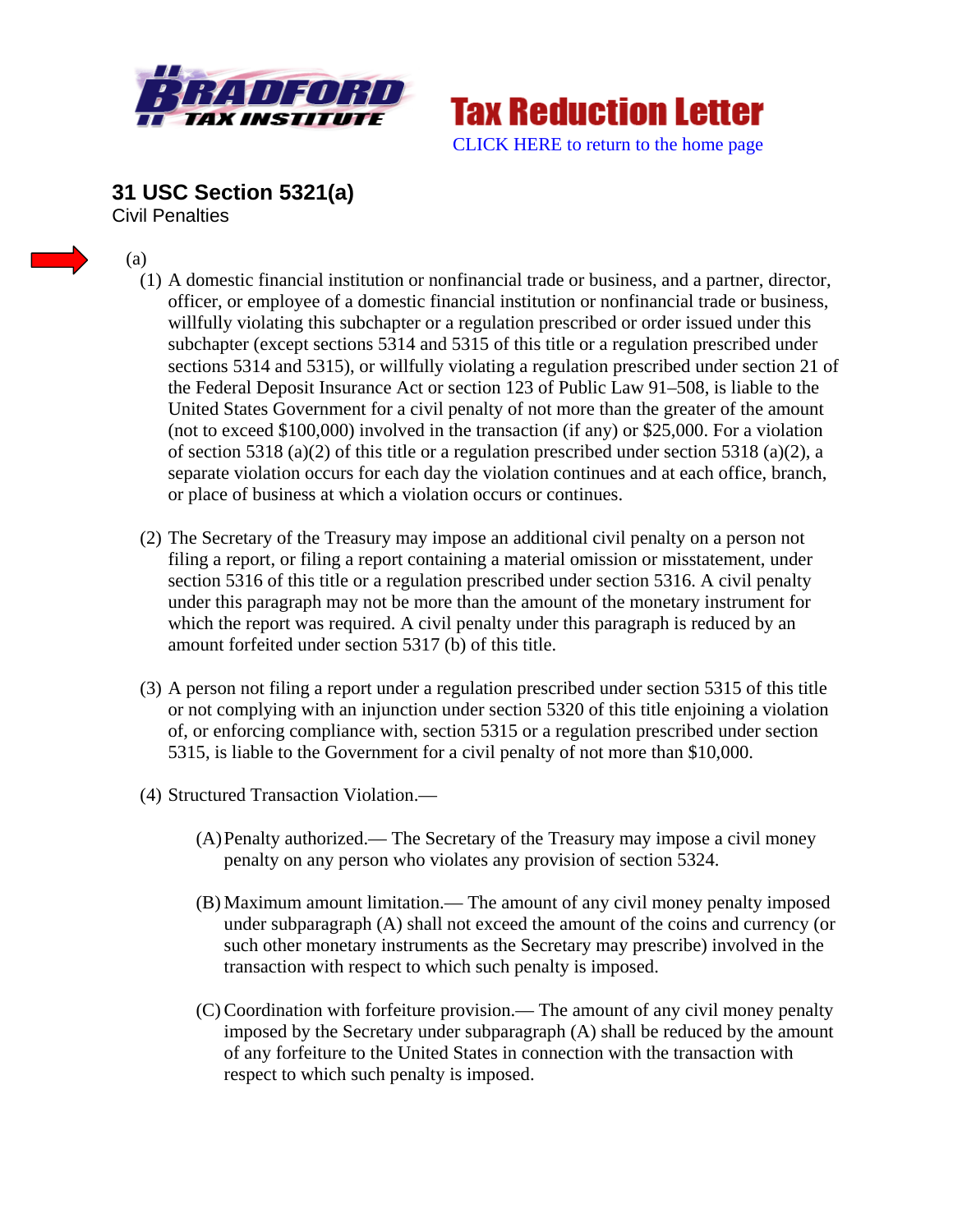- (5) Foreign financial agency transaction violation.—
	- (A)Penalty authorized.— The Secretary of the Treasury may impose a civil money penalty on any person who violates, or causes any violation of, any provision of section 5314.
	- (B) Amount of penalty.—
		- (i) In general.— Except as provided in subparagraph (C), the amount of any civil penalty imposed under subparagraph (A) shall not exceed \$10,000.
		- (ii) Reasonable cause exception.— No penalty shall be imposed under subparagraph (A) with respect to any violation if—
			- (I) such violation was due to reasonable cause, and
			- (II) the amount of the transaction or the balance in the account at the time of the transaction was properly reported.
	- (C) Willful violations.— In the case of any person willfully violating, or willfully causing any violation of, any provision of section 5314—
		- (i) the maximum penalty under subparagraph  $(B)(i)$  shall be increased to the greater of—
			- (I) \$100,000, or
			- (II) 50 percent of the amount determined under subparagraph (D), and
		- (ii) subparagraph  $(B)(ii)$  shall not apply.
	- (D)Amount.— The amount determined under this subparagraph is—
		- (i) in the case of a violation involving a transaction, the amount of the transaction, or
		- (ii) in the case of a violation involving a failure to report the existence of an account or any identifying information required to be provided with respect to an account, the balance in the account at the time of the violation.
- (6) Negligence.—
	- (A)In general.— The Secretary of the Treasury may impose a civil money penalty of not more than \$500 on any financial institution or nonfinancial trade or business which negligently violates any provision of this subchapter or any regulation prescribed under this subchapter.
	- (B) Pattern of negligent activity.— If any financial institution or nonfinancial trade or business engages in a pattern of negligent violations of any provision of this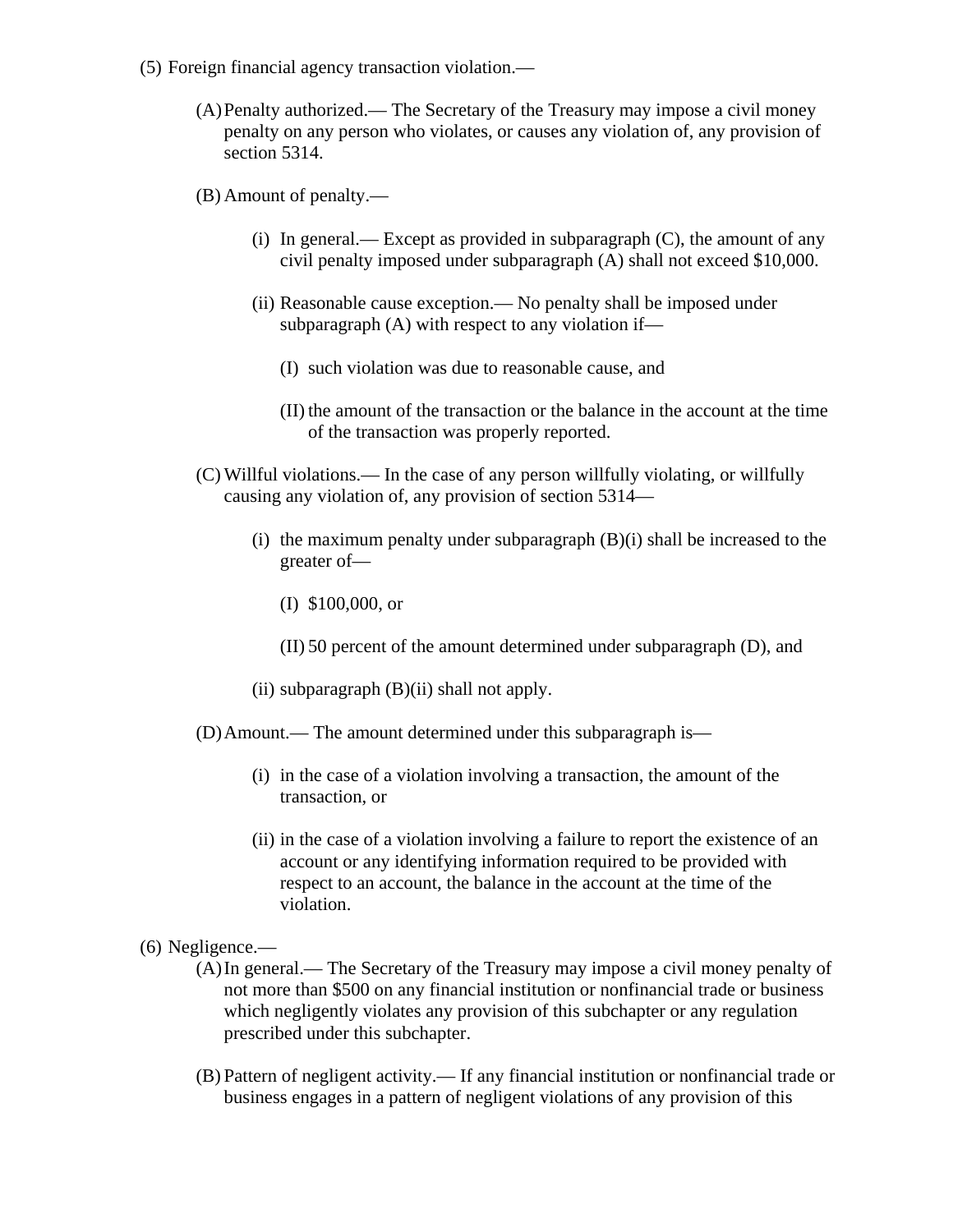subchapter or any regulation prescribed under this subchapter, the Secretary of the Treasury may, in addition to any penalty imposed under subparagraph (A) with respect to any such violation, impose a civil money penalty of not more than \$50,000 on the financial institution or nonfinancial trade or business.

- (7) Penalties for international counter money laundering violations.— The Secretary may impose a civil money penalty in an amount equal to not less than 2 times the amount of the transaction, but not more than \$1,000,000, on any financial institution or agency that violates any provision of subsection (i) or (j) of section 5318 or any special measures imposed under section 5318A.
- (b) Time Limitations for Assessments and Commencement of Civil Actions.—
	- (1) Assessments.— The Secretary of the Treasury may assess a civil penalty under subsection (a) at any time before the end of the 6-year period beginning on the date of the transaction with respect to which the penalty is assessed.
	- (2) Civil actions.— The Secretary may commence a civil action to recover a civil penalty assessed under subsection (a) at any time before the end of the 2-year period beginning on the later of—
		- (A)the date the penalty was assessed; or
		- (B) the date any judgment becomes final in any criminal action under section 5322 in connection with the same transaction with respect to which the penalty is assessed.
- (c) The Secretary may remit any part of a forfeiture under subsection (c) or (d) [1] of section 5317 of this title or civil penalty under subsection (a)(2) of this section.
- (d) Criminal Penalty Not Exclusive of Civil Penalty.— A civil money penalty may be imposed under subsection (a) with respect to any violation of this subchapter notwithstanding the fact that a criminal penalty is imposed with respect to the same violation.
- (e) Delegation of Assessment Authority to Banking Agencies.—
	- (1) In general.— The Secretary of the Treasury shall delegate, in accordance with section 5318 (a)(1) and subject to such terms and conditions as the Secretary may impose in accordance with paragraph (3), any authority of the Secretary to assess a civil money penalty under this section on depository institutions (as defined in section 3 of the Federal Deposit Insurance Act) to the appropriate Federal banking agencies (as defined in such section 3).
	- (2) Authority of agencies.— Subject to any term or condition imposed by the Secretary of the Treasury under paragraph (3), the provisions of this section shall apply to an appropriate Federal banking agency to which is delegated any authority of the Secretary under this section in the same manner such provisions apply to the Secretary.